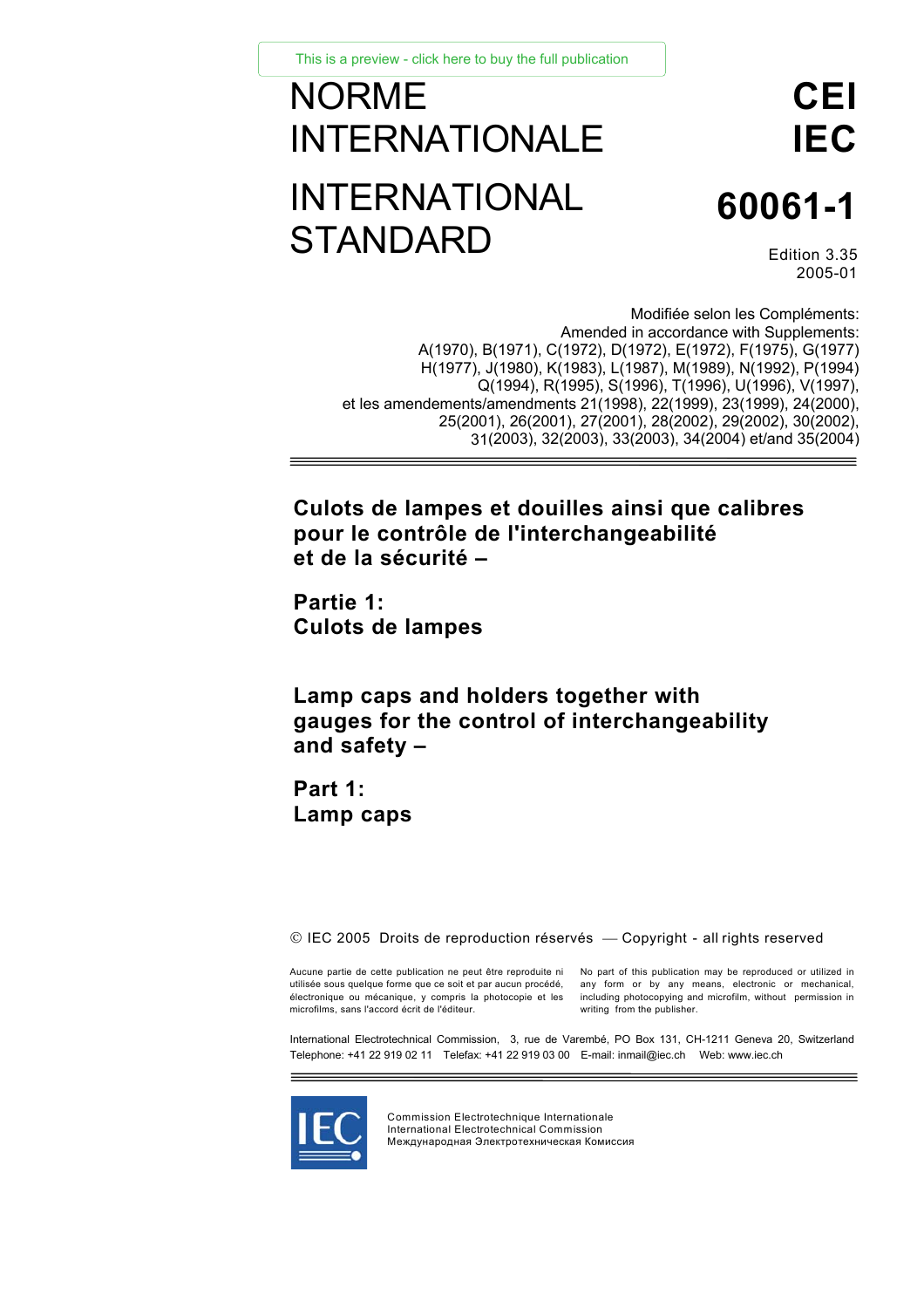#### 60061-1 Amend. 35 © CEI/IEC:2004 – 1 –

#### SOMMAIRE

| SOMMAIRE PAR DÉSIGNATION              |              |
|---------------------------------------|--------------|
| $AVANT-PROPOS$                        | 6.           |
| PRÉFACE À LA TROISIÈME ÉDITION – 1969 | <sup>Q</sup> |

|                                                                                         | Feuilles        |
|-----------------------------------------------------------------------------------------|-----------------|
| Culots à deux broches G1.27, GX1.27 & GY1.3                                             | 7004-2-2        |
| Culots à deux broches G2.54, GX2.54 & GY2.5                                             | 7004-3-2        |
|                                                                                         | 7004-4-2        |
|                                                                                         | 7004-5-6        |
|                                                                                         | 7004-6-1        |
|                                                                                         | 7004-7-1        |
|                                                                                         | 7004-8-1        |
|                                                                                         | 7004-9-1        |
|                                                                                         | 7004-10-7       |
| Culot à baïonnette B22d-3(90°/135°)/25x26                                               | 7004-10A-2      |
|                                                                                         | $7004 - 11 - 6$ |
|                                                                                         | 7004-11A-9      |
|                                                                                         | 7004-11B-7      |
|                                                                                         | 7004-11C-3      |
|                                                                                         | 7004-11D-1      |
|                                                                                         | 7004-11E-1      |
|                                                                                         | 7004-12-7       |
| Culots à baïonnette pour automobiles                                                    | 7004-13-4       |
|                                                                                         | 7004-14-8       |
|                                                                                         | 7004-15-2       |
|                                                                                         | 7004-17-3       |
|                                                                                         | 7004-18-1       |
|                                                                                         | 7004-19-2       |
|                                                                                         | 7004-20-2       |
|                                                                                         | 7004-21-9       |
|                                                                                         | 7004-21A-2      |
|                                                                                         | 7004-22-6       |
|                                                                                         | 7004-23-6       |
|                                                                                         | 7004-24-6       |
|                                                                                         | 7004-24A-1      |
|                                                                                         | 7004-25-3       |
|                                                                                         | 7004-26-2       |
|                                                                                         | 7004-27-3       |
|                                                                                         | 7004-28-2       |
|                                                                                         | 7004-29-2       |
|                                                                                         | 7004-30-2       |
| Culots préfocus P20d, PX20d, PY20d & PZ20d                                              | 7004-31-2       |
|                                                                                         | 7004-32-2       |
|                                                                                         | 7004-33-4       |
| Culots préfocus - Assemblage de la collerette<br>et du culot sur lampes terminées PX43t | 7004-34-2       |
|                                                                                         | 7004-35-2       |
| Culot préfocus P26s sur la lampe terminée                                               | 7004-36-1       |
| Culots préfocus - Assemblage de la collerette                                           |                 |
| et du culot sur lampes terminées PKX22s                                                 | 7004-37-2       |
| Culots préfocus - Assemblage de la collerette                                           | 7004-38-3       |
|                                                                                         |                 |

#### CONTENTS

#### CONTENTS BY DESIGNATION

| PREFACE TO THE THIRD EDITION - 1969 | 5              |
|-------------------------------------|----------------|
|                                     |                |
|                                     | Sheet          |
|                                     | $7004 - 2 - 2$ |
|                                     | $7004 - 3 - 2$ |
|                                     | 7004-4-2       |
|                                     | $7004 - 5 - 6$ |
|                                     | $7004 - 6 - 1$ |
|                                     | $7004 - 7 - 1$ |
|                                     | $7004 - 8 - 1$ |
| Ravonet cans RAV9s                  | 7004-9-1       |

|                                            | 7004-6-1       |
|--------------------------------------------|----------------|
|                                            | $7004 - 7 - 1$ |
|                                            | $7004 - 8 - 1$ |
|                                            | 7004-9-1       |
|                                            | 7004-10-7      |
| Bayonet cap B22d-3(90°/135°)/25x26         | 7004-10A-2     |
|                                            | 7004-11-6      |
|                                            | 7004-11A-9     |
|                                            | 7004-11B-7     |
|                                            | 7004-11C-3     |
|                                            | 7004-11D-1     |
|                                            | 7004-11E-1     |
|                                            | 7004-12-7      |
| Bayonet automobile caps                    | 7004-13-4      |
|                                            | 7004-14-8      |
|                                            | 7004-15-2      |
|                                            | 7004-17-3      |
|                                            | 7004-18-1      |
|                                            | 7004-19-2      |
| Termination on finished lamps G16d         | 7004-20-2      |
|                                            | 7004-21-9      |
|                                            | 7004-21A-2     |
|                                            | 7004-22-6      |
|                                            | 7004-23-6      |
|                                            | 7004-24-6      |
|                                            | 7004-24A-1     |
|                                            | 7004-25-3      |
|                                            | 7004-26-2      |
|                                            | 7004-27-3      |
|                                            | 7004-28-2      |
|                                            | 7004-29-2      |
|                                            | 7004-30-2      |
| Prefocus caps P20d, PX20d, PY20d & PZ20d   | 7004-31-2      |
|                                            | 7004-32-2      |
|                                            | 7004-33-4      |
| Prefocus caps - Assembly of ring and cap   | 7004-34-2      |
|                                            | 7004-35-2      |
| Prefocus cap P26s on finished lamp         | 7004-36-1      |
| Prefocus caps - Assembly of ring and       | 7004-37-2      |
| Prefocus caps - Assembly of collar and cap |                |
|                                            | 7004-38-3      |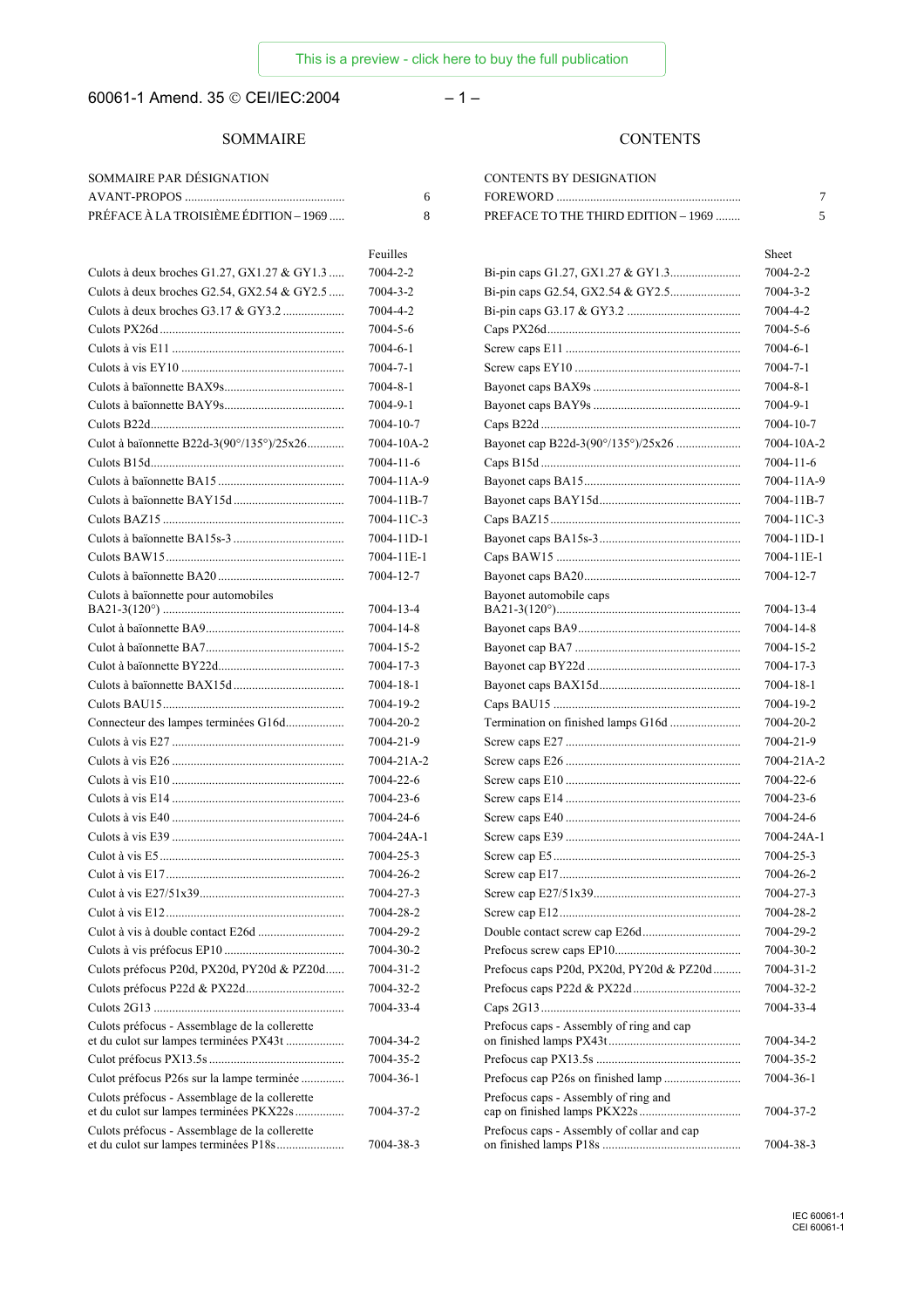#### 60061-1 Amend. 35 © CEI/IEC:2004 – 2 –

|                                                                                                | Feuilles   |
|------------------------------------------------------------------------------------------------|------------|
|                                                                                                | 7004-39-6  |
|                                                                                                | 7004-40-2  |
|                                                                                                | 7004-41-2  |
|                                                                                                | 7004-41A-2 |
|                                                                                                | 7004-42-7  |
|                                                                                                | 7004-43-5  |
| Culot préfocus P30s-10.3. Assemblage sur lampes                                                | 7004-44-3  |
| Culots de lampes de projection sur lampes<br>terminées G17q-7, GX17q-7 & GY17q-7               | 7004-45-3  |
| Culots préfocus - Assemblage de la collerette et du                                            | 7004-46-2  |
|                                                                                                | 7004-47-4  |
| Culot préfocus PG22-6.35. Assemblage de la<br>collerette et du culot sur la lampe terminée     | 7004-48-1  |
|                                                                                                | 7004-49-3  |
|                                                                                                | 7004-51-8  |
|                                                                                                | 7004-52-5  |
|                                                                                                | 7004-53-2  |
|                                                                                                | 7004-54-3  |
|                                                                                                | 7004-55-3  |
| Culot à deux contacts en retrait R17d sur lampes                                               |            |
|                                                                                                | 7004-56-2  |
|                                                                                                | 7004-57-2  |
| Culot à broche et extrémité de la lampe pour                                                   | 7004-58-1  |
| Socles à deux broches prévus ou non pour l'emploi<br>de refroidissseurs G6.35, GX6.35 & GY6.35 | 7004-59-6  |
|                                                                                                | 7004-59A-3 |
| Culots pour lampes tubulaires à deux culots                                                    | 7004-60-2  |
|                                                                                                | 7004-61-1  |
|                                                                                                | 7004-62-1  |
|                                                                                                | 7004-63-2  |
| Culots sur lampe terminée PG12 & PGX12                                                         | 7004-64-3  |
| Culot et socle de lampe à quatre broches GX38q                                                 | 7004-65-1  |
|                                                                                                | 7004-66-1  |
| Socle de lampe à deux broches GZ4                                                              | 7004-67-3  |
|                                                                                                | 7004-68-3  |
|                                                                                                | 7004-69-1  |
|                                                                                                | 7004-70-2  |
|                                                                                                | 7004-70A-1 |
| Culots à deux broches<br>GY9.5, GZ9.5, GZX9.5, GZY9.5 & GZZ9.5                                 | 7004-70B-4 |
|                                                                                                | 7004-71-3  |
|                                                                                                | 7004-72-3  |
|                                                                                                | 7004-72A-1 |
|                                                                                                | 7004-73-2  |
|                                                                                                | 7004-73A-2 |
|                                                                                                | 7004-73B-2 |
|                                                                                                | 7004-74-2  |
|                                                                                                | 7004-75-3  |
| Culots et socle de lampe à deux broches G38                                                    | 7004-76-1  |
|                                                                                                | 7004-77-2  |
|                                                                                                | 7004-78-5  |
|                                                                                                |            |

|                                                      | Sheet                  |
|------------------------------------------------------|------------------------|
|                                                      | 7004-39-6              |
|                                                      | 7004-40-2              |
|                                                      | 7004-41-2              |
|                                                      | 7004-41A-2             |
|                                                      | 7004-42-7              |
|                                                      | 7004-43-5              |
| Prefocus cap P30s-10.3. Assembly on finished         | 7004-44-3              |
| Projector lamp caps on finished lamps G17q-7,        | 7004-45-3              |
| Prefocus caps - Assembly of ring and cap on          | 7004-46-2              |
|                                                      | 7004-47-4              |
| Prefocus cap PG22-6.35. Assembly of collar and       |                        |
|                                                      | 7004-48-1<br>7004-49-3 |
|                                                      |                        |
|                                                      | 7004-51-8              |
|                                                      | 7004-52-5              |
|                                                      | 7004-53-2              |
|                                                      | 7004-54-3              |
|                                                      | 7004-55-3              |
| Recessed double contact cap R17d on finished         | 7004-56-2              |
|                                                      | 7004-57-2              |
| Single-pin cap and end of lamp for tubular           | 7004-58-1              |
| Bi-pin bases with and without provision for use with |                        |
|                                                      | 7004-59-6              |
|                                                      | 7004-59A-3             |
| Caps for double-capped tubular lamps                 | 7004-60-2              |
|                                                      | 7004-61-1              |
|                                                      | 7004-62-1              |
|                                                      | 7004-63-2              |
| Caps on finished lamps PG12 & PGX12                  | 7004-64-3              |
|                                                      | 7004-65-1              |
|                                                      | 7004-66-1              |
|                                                      | 7004-67-3              |
|                                                      | 7004-68-3              |
|                                                      | 7004-69-1              |
|                                                      | 7004-70-2              |
|                                                      | 7004-70A-1             |
| Bi-pin caps<br>GY9.5, GZ9.5, GZX9.5, GZY9.5 & GZZ9.5 | 7004-70B-4             |
|                                                      | 7004-71-3              |
|                                                      | 7004-72-3              |
|                                                      | 7004-72A-1             |
|                                                      | 7004-73-2              |
|                                                      | 7004-73A-2             |
|                                                      | 7004-73B-2             |
|                                                      | 7004-74-2              |
|                                                      | 7004-75-3              |
|                                                      | 7004-76-1              |
|                                                      | 7004-77-2              |
|                                                      | 7004-78-5              |
|                                                      |                        |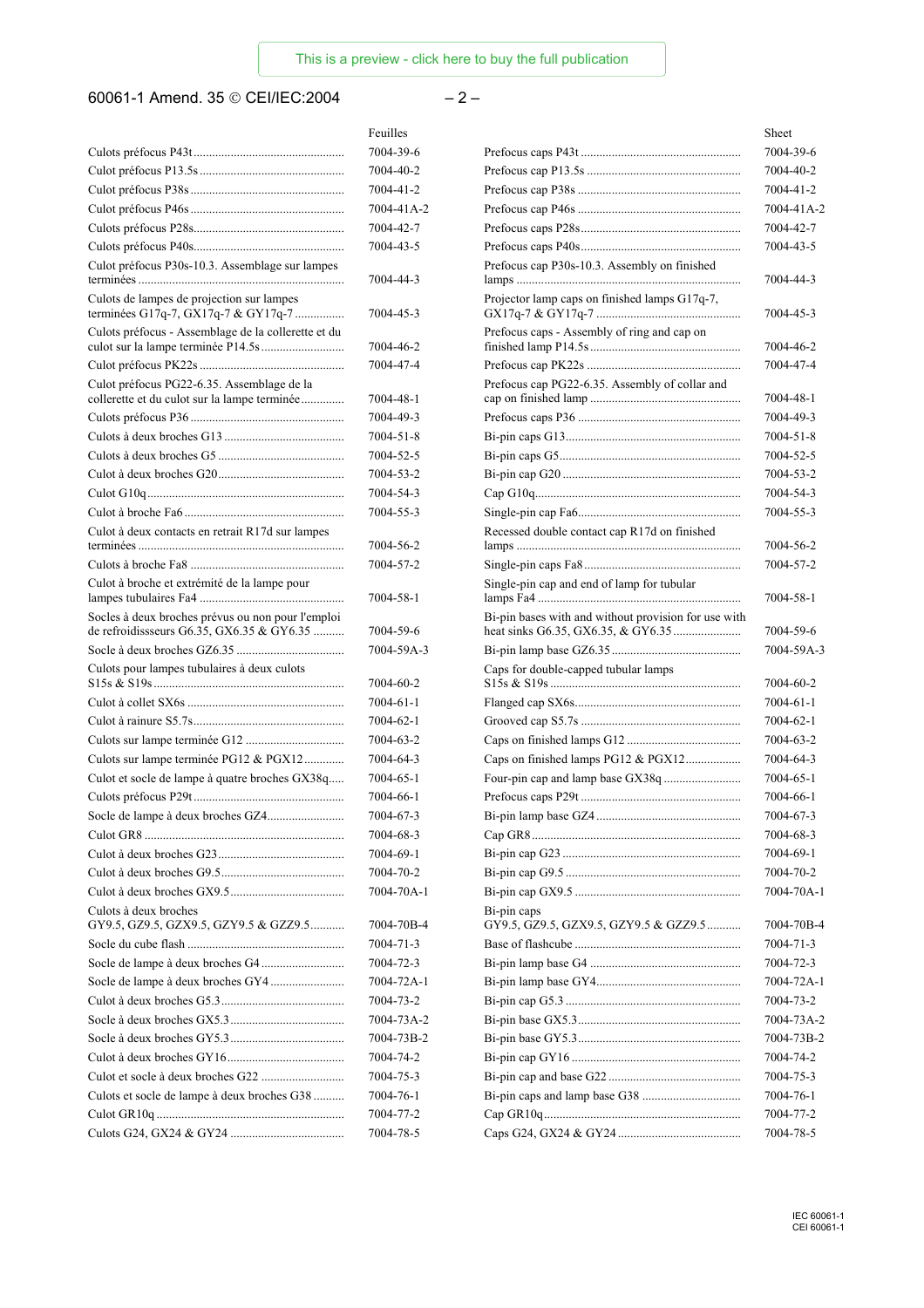#### 60061-1 Amend. 35 © CEI/IEC:2004 – 3 –

|                                                                                         | Feuilles    |
|-----------------------------------------------------------------------------------------|-------------|
|                                                                                         | 7004-79-1   |
| Culots pour lampes plafonnier SV7                                                       | 7004-80-7   |
| Culots pour lampes plafonnier SV8.5                                                     | 7004-81-4   |
|                                                                                         | 7004-82-1   |
| Culots pour lampes tubulaires à radiation                                               | 7004-83-1   |
| Culots sur lampes terminées GX10q                                                       | 7004-84-2   |
|                                                                                         | 7004-85-2   |
|                                                                                         | 7004-86-1   |
| Culots sur lampes terminées G32, GX32 & GY32                                            | 7004-87-2   |
| Culots préfocus - Assemblage de la collerette<br>et du culot sur lampes terminées PY43d | 7004-88-2   |
| Culot préfocus - Assemblage de la collerette<br>et du culot sur lampes terminées PZ43t  | 7004-89-2   |
|                                                                                         | 7004-90-2   |
|                                                                                         | 7004-91-3   |
| Culot à un contact encastré et extrémité de la                                          | 7004-92-3   |
| Culot à un contact encastré et extrémité de la                                          |             |
|                                                                                         | 7004-92A-4  |
|                                                                                         | 7004-93-1   |
|                                                                                         | 7004-94-2   |
|                                                                                         | 7004-95-5   |
|                                                                                         | 7004-96-1   |
|                                                                                         | 7004-97-1   |
|                                                                                         | 7004-97A-1  |
|                                                                                         | 7004-98-1   |
| Culot préfocus et extrémité de la lampe pour                                            |             |
|                                                                                         | 7004-99-2   |
| Connecteur des lampes terminées G16t                                                    | 7004-100-3  |
|                                                                                         | 7004-101-1  |
|                                                                                         | 7004-102-1  |
|                                                                                         | 7004-103-1  |
|                                                                                         | 7004-104-1  |
|                                                                                         | 7004-104A-1 |
|                                                                                         | 7004-104B-1 |
|                                                                                         | 7004-104C-1 |
| Socle WU2 5x16                                                                          | 7004-104D-1 |
|                                                                                         | 7004-105-2  |
|                                                                                         | 7004-106-2  |
|                                                                                         | 7004-107-4  |
| Socles de lampe à deux broches GU4                                                      | 7004-108-2  |
|                                                                                         | 7004-109-2  |
|                                                                                         | 7004-110-2  |
|                                                                                         | 7004-111-3  |
|                                                                                         | 7004-112-1  |
|                                                                                         | 7004-113-1  |
|                                                                                         | 7004-114-1  |
|                                                                                         | 7004-115-1  |
|                                                                                         | 7004-116-1  |
|                                                                                         | 7004-117-1  |
|                                                                                         | 7004-118-1  |
|                                                                                         | 7004-119-1  |
| Socle de lampe à deux broches GZ10                                                      | 7004-120-1  |
|                                                                                         | 7004-121-1  |
|                                                                                         |             |

|                                          | Sheet       |
|------------------------------------------|-------------|
|                                          | 7004-79-1   |
|                                          | 7004-80-7   |
|                                          | 7004-81-4   |
|                                          | 7004-82-1   |
| Caps for tubular infra-red               | 7004-83-1   |
|                                          | 7004-84-2   |
|                                          | 7004-85-2   |
|                                          | 7004-86-1   |
| Caps on finished lamps G32, GX32 & GY32  | 7004-87-2   |
| Prefocus caps - Assembly of ring and cap | 7004-88-2   |
| Prefocus cap - Assembly of ring and cap  |             |
|                                          | 7004-89-2   |
| Base of photo-flash lamp W10.6x8.5d      | 7004-90-2   |
|                                          | 7004-91-3   |
| Recessed single contact cap and end of   | 7004-92-3   |
| Recessed single contact cap and end of   |             |
|                                          | 7004-92A-4  |
|                                          | 7004-93-1   |
|                                          | 7004-94-2   |
|                                          | 7004-95-5   |
|                                          | 7004-96-1   |
|                                          | 7004-97-1   |
|                                          | 7004-97A-1  |
|                                          | 7004-98-1   |
| Prefocus cap and end of lamp for         | 7004-99-2   |
| Termination on finished lamps G16t       | 7004-100-3  |
|                                          | 7004-101-1  |
|                                          | 7004-102-1  |
|                                          | 7004-103-1  |
|                                          | 7004-104-1  |
|                                          | 7004-104A-1 |
|                                          | 7004-104B-1 |
|                                          | 7004-104C-1 |
|                                          | 7004-104D-1 |
|                                          | 7004-105-2  |
|                                          | 7004-106-2  |
|                                          |             |
|                                          | 7004-107-4  |
|                                          | 7004-108-2  |
|                                          | 7004-109-2  |
|                                          | 7004-110-2  |
|                                          | 7004-111-3  |
|                                          | 7004-112-1  |
|                                          | 7004-113-1  |
|                                          | 7004-114-1  |
|                                          | 7004-115-1  |
|                                          | 7004-116-1  |
|                                          | 7004-117-1  |
|                                          | 7004-118-1  |
|                                          | 7004-119-1  |
|                                          | 7004-120-1  |
|                                          | 7004-121-1  |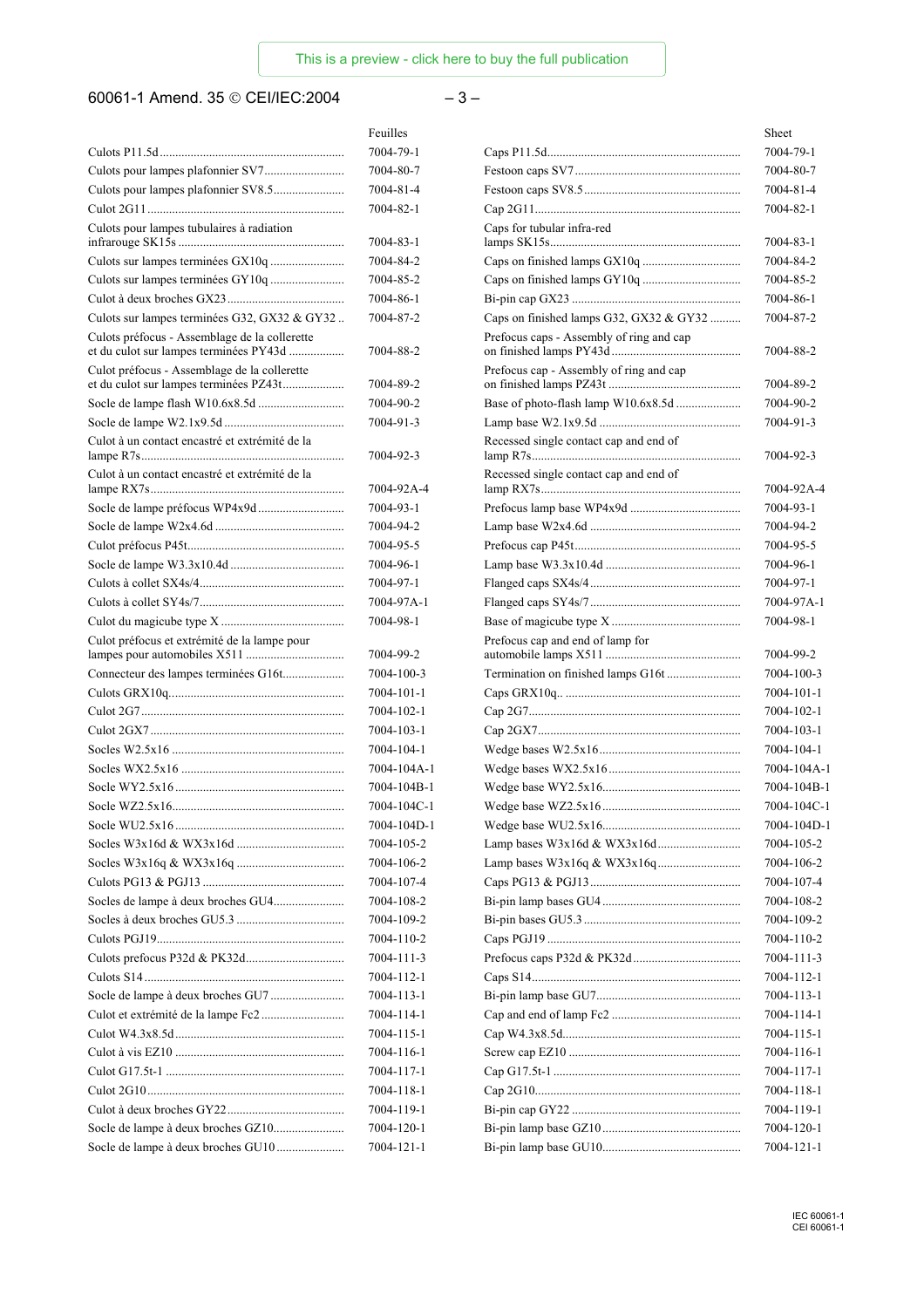#### 60061-1 Amend. 35 © CEI/IEC:2004

#### $-4-$

|                                              | Feuilles         |                                          |
|----------------------------------------------|------------------|------------------------------------------|
|                                              | 7004-122-1       |                                          |
|                                              | 7004-123-1       |                                          |
|                                              | 7004-124-1       |                                          |
|                                              | 7004-125-1       |                                          |
|                                              | 7004-126-1       |                                          |
|                                              | 7004-127-2       |                                          |
|                                              | 7004-128-2       |                                          |
|                                              | 7004-129-1       |                                          |
| Culots à vis avec jupe E26/50x39 & E26/51x39 | 7004-130-1       | Skirted screw caps E26/50x39 & E26/51x39 |
|                                              | 7004-131-1       |                                          |
|                                              | 7004-132-1       |                                          |
|                                              | 7004-133-1       |                                          |
|                                              | 7004-134-1       |                                          |
|                                              | 7004-135-1       |                                          |
| Culots pour circuit imprimé GZX7d, GZY7d     | 7004-136-1       | Printed circuit caps GZX7d, GZY7d        |
| Culots pour circuit imprimé GUX2.5d, GUY2.5d | 7004-137-1       | Printed circuit caps GUX2.5d, GUY2.5d    |
|                                              | 7004-138-1       |                                          |
|                                              | 7004-139-1       |                                          |
|                                              | 7004-140-1       |                                          |
|                                              | $7004 - 141 - 1$ |                                          |
|                                              | 7004-142-1       |                                          |

Sheet 7004-122-1 7004-123-1 7004-124-1 7004-125-1 7004-126-1 7004-127-2 7004-128-2 7004-129-1 7004-130-1  $7004 - 131 - 1$ 7004-132-1 7004-133-1 7004-134-1 7004-135-1

7004-136-1

 $7004 - 137 - 1$ 7004-138-1 7004-139-1 7004-140-1  $7004 - 141 - 1$ 7004-142-1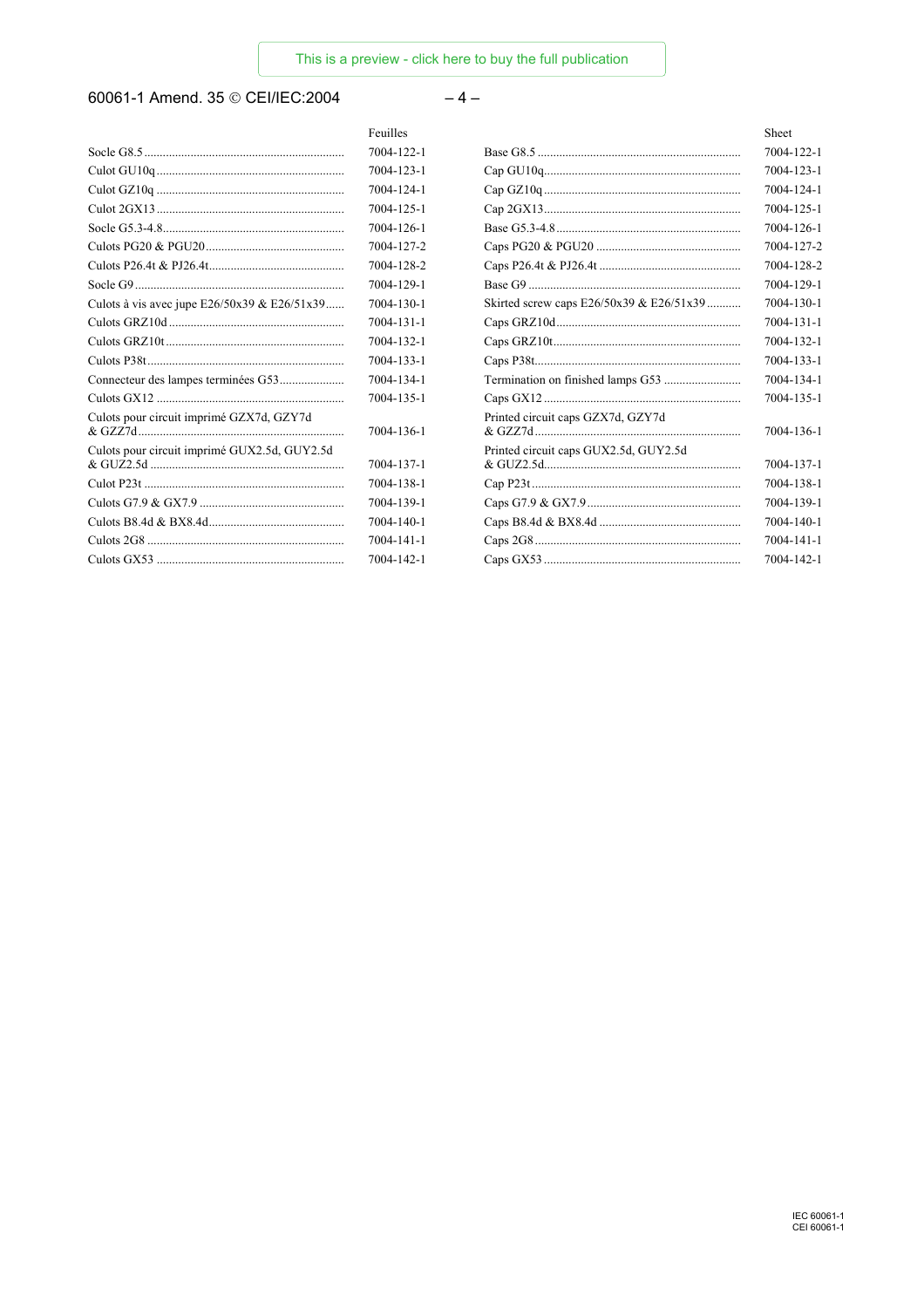[This is a preview - click here to buy the full publication](https://webstore.iec.ch/publication/336&preview=1)

#### COMMISSION ÉLECTROTECHNIQUE INTERNATIONALE

 $\overline{\phantom{a}}$ 

### **CULOTS DE LAMPES ET DOUILLES AINSI QUE CALIBRES POUR LE CONTRÔLE DE L'INTERCHANGEABILITÉ ET DE LA SÉCURITÉ –**

#### **Partie 1: Culots de lampes**

#### AVANT-PROPOS

- 1) La Commission Electrotechnique Internationale (CEI) est une organisation mondiale de normalisation composée de l'ensemble des comités électrotechniques nationaux (Comités nationaux de la CEI). La CEI a pour objet de favoriser la coopération internationale pour toutes les questions de normalisation dans les domaines de l'électricité et de l'électronique. A cet effet, la CEI – entre autres activités – publie des Normes internationales, des Spécifications techniques, des Rapports techniques, des Spécifications accessibles au public (PAS) et des Guides (ci-après dénommés "Publication(s) de la CEI"). Leur élaboration est confiée à des comités d'études, aux travaux desquels tout Comité national intéressé par le sujet traité peut participer. Les organisations internationales, gouvernementales et non gouvernementales, en liaison avec la CEI, participent également aux travaux. La CEI collabore étroitement avec l'Organisation Internationale de Normalisation (ISO), selon des conditions fixées par accord entre les deux organisations.
- 2) Les décisions ou accords officiels de la CEI concernant les questions techniques représentent, dans la mesure du possible, un accord international sur les sujets étudiés, étant donné que les Comités nationaux de la CEI intéressés sont représentés dans chaque comité d'études.
- 3) Les Publications de la CEI se présentent sous la forme de recommandations internationales et sont agréées comme telles par les Comités nationaux de la CEI. Tous les efforts raisonnables sont entrepris afin que la CEI s'assure de l'exactitude du contenu technique de ses publications; la CEI ne peut pas être tenue responsable de l'éventuelle mauvaise utilisation ou interprétation qui en est faite par un quelconque utilisateur final.
- 4) Dans le but d'encourager l'uniformité internationale, les Comités nationaux de la CEI s'engagent, dans toute la mesure possible, à appliquer de façon transparente les Publications de la CEI dans leurs publications nationales et régionales. Toutes divergences entre toutes Publications de la CEI et toutes publications nationales ou régionales correspondantes doivent être indiquées en termes clairs dans ces dernières.
- 5) La CEI n'a prévu aucune procédure de marquage valant indication d'approbation et n'engage pas sa responsabilité pour les équipements déclarés conformes à une de ses Publications.
- 6) Tous les utilisateurs doivent s'assurer qu'ils sont en possession de la dernière édition de cette publication.
- 7) Aucune responsabilité ne doit être imputée à la CEI, à ses administrateurs, employés, auxiliaires ou mandataires, y compris ses experts particuliers et les membres de ses comités d'études et des Comités nationaux de la CEI, pour tout préjudice causé en cas de dommages corporels et matériels, ou de tout autre dommage de quelque nature que ce soit, directe ou indirecte, ou pour supporter les coûts (y compris les frais de justice) et les dépenses découlant de la publication ou de l'utilisation de cette Publication de la CEI ou de toute autre Publication de la CEI, ou au crédit qui lui est accordé.
- 8) L'attention est attirée sur les références normatives citées dans cette publication. L'utilisation de publications référencées est obligatoire pour une application correcte de la présente publication.
- 9) L'attention est attirée sur le fait que certains des éléments de la présente Publication de la CEI peuvent faire l'objet de droits de propriété intellectuelle ou de droits analogues. La CEI ne saurait être tenue pour responsable de ne pas avoir identifié de tels droits de propriété et de ne pas avoir signalé leur existence.

La présente partie de la Norme internationale CEI 60061 a été établie par le sous-comité 34B: Culots et douillles, du comité d'études 34 de la CEI: Lampes et équipements associés.

La présente version consolidée de la CEI 60061-1 est issue de la troisième édition (1969), de ses compléments A(1970), B(1971), C(1972), D(1972), E(1972), F(1975), G(1977), H(1977), J(1980), K(1983), L(1987), M(1989), N(1992), P(1994), Q(1994), R(1995), S(1996), T(1996), U(1996), V(1997) et de ses amendements 21(1998), 22(1999), 23(1999), 24(2000), 25(2001), 26(2001), 27(2001), 28(2002), 29(2002), 30(2002), 31(2003), 32(2003), 33(2003), 34(2004) et 35(2004).

Elle porte le numéro d'édition 3.35.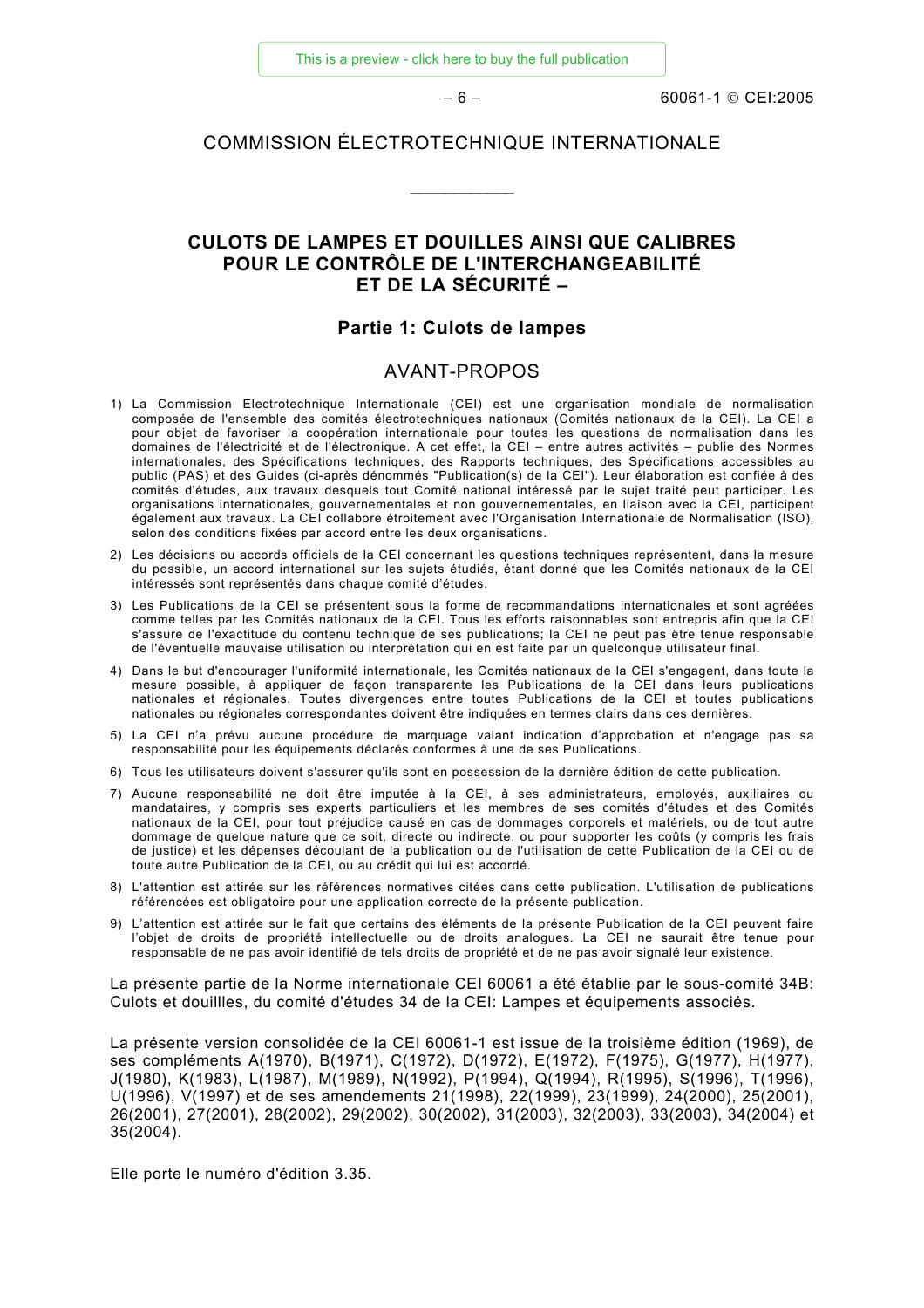60061-1 © IEC:2005 – 7 –

#### INTERNATIONAL ELECTROTECHNICAL COMMISSION

 $\overline{\phantom{a}}$ 

### **LAMP CAPS AND HOLDERS TOGETHER WITH GAUGES FOR THE CONTROL OF INTERCHANGEABILITY AND SAFETY –**

#### **Part 1: Lamp caps**

#### FOREWORD

- 1) The International Electrotechnical Commission (IEC) is a worldwide organization for standardization comprising all national electrotechnical committees (IEC National Committees). The object of IEC is to promote international co-operation on all questions concerning standardization in the electrical and electronic fields. To this end and in addition to other activities, IEC publishes International Standards, Technical Specifications, Technical Reports, Publicly Available Specifications (PAS) and Guides (hereafter referred to as "IEC Publication(s)"). Their preparation is entrusted to technical committees; any IEC National Committee interested in the subject dealt with may participate in this preparatory work. International, governmental and nongovernmental organizations liaising with the IEC also participate in this preparation. IEC collaborates closely with the International Organization for Standardization (ISO) in accordance with conditions determined by agreement between the two organizations.
- 2) The formal decisions or agreements of IEC on technical matters express, as nearly as possible, an international consensus of opinion on the relevant subjects since each technical committee has representation from all interested IEC National Committees.
- 3) IEC Publications have the form of recommendations for international use and are accepted by IEC National Committees in that sense. While all reasonable efforts are made to ensure that the technical content of IEC Publications is accurate, IEC cannot be held responsible for the way in which they are used or for any misinterpretation by any end user.
- 4) In order to promote international uniformity, IEC National Committees undertake to apply IEC Publications transparently to the maximum extent possible in their national and regional publications. Any divergence between any IEC Publication and the corresponding national or regional publication shall be clearly indicated in the latter.
- 5) IEC provides no marking procedure to indicate its approval and cannot be rendered responsible for any equipment declared to be in conformity with an IEC Publication.
- 6) All users should ensure that they have the latest edition of this publication.
- 7) No liability shall attach to IEC or its directors, employees, servants or agents including individual experts and members of its technical committees and IEC National Committees for any personal injury, property damage or other damage of any nature whatsoever, whether direct or indirect, or for costs (including legal fees) and expenses arising out of the publication, use of, or reliance upon, this IEC Publication or any other IEC Publications.
- 8) Attention is drawn to the Normative references cited in this publication. Use of the referenced publications is indispensable for the correct application of this publication.
- 9) Attention is drawn to the possibility that some of the elements of this IEC Publication may be the subject of patent rights. IEC shall not be held responsible for identifying any or all such patent rights.

This part of International Standard IEC 60061 has been prepared by subcommittee 34B: Lamp caps and holders, of IEC technical committee 34: Lamps and related equipment.

This consolidated version of IEC 60061-1 is based on the third edition (1969) and its supplements A(1970), B(1971), C(1972), D(1972), E(1972), F(1975), G(1977), H(1977), J(1980), K(1983), L(1987), M(1989), N(1992), P(1994), Q(1994), R(1995), S(1996), T(1996), U(1996), V(1997), and amendments 21(1998), 22(1999), 23(1999), 24(2000), 25(2001), 26(2001), 27(2001), 28(2002), 29(2002), 30(2002), 31(2003), 32(2003), 33(2003), 34(2004) and 35(2004).

It bears the edition number 3.35.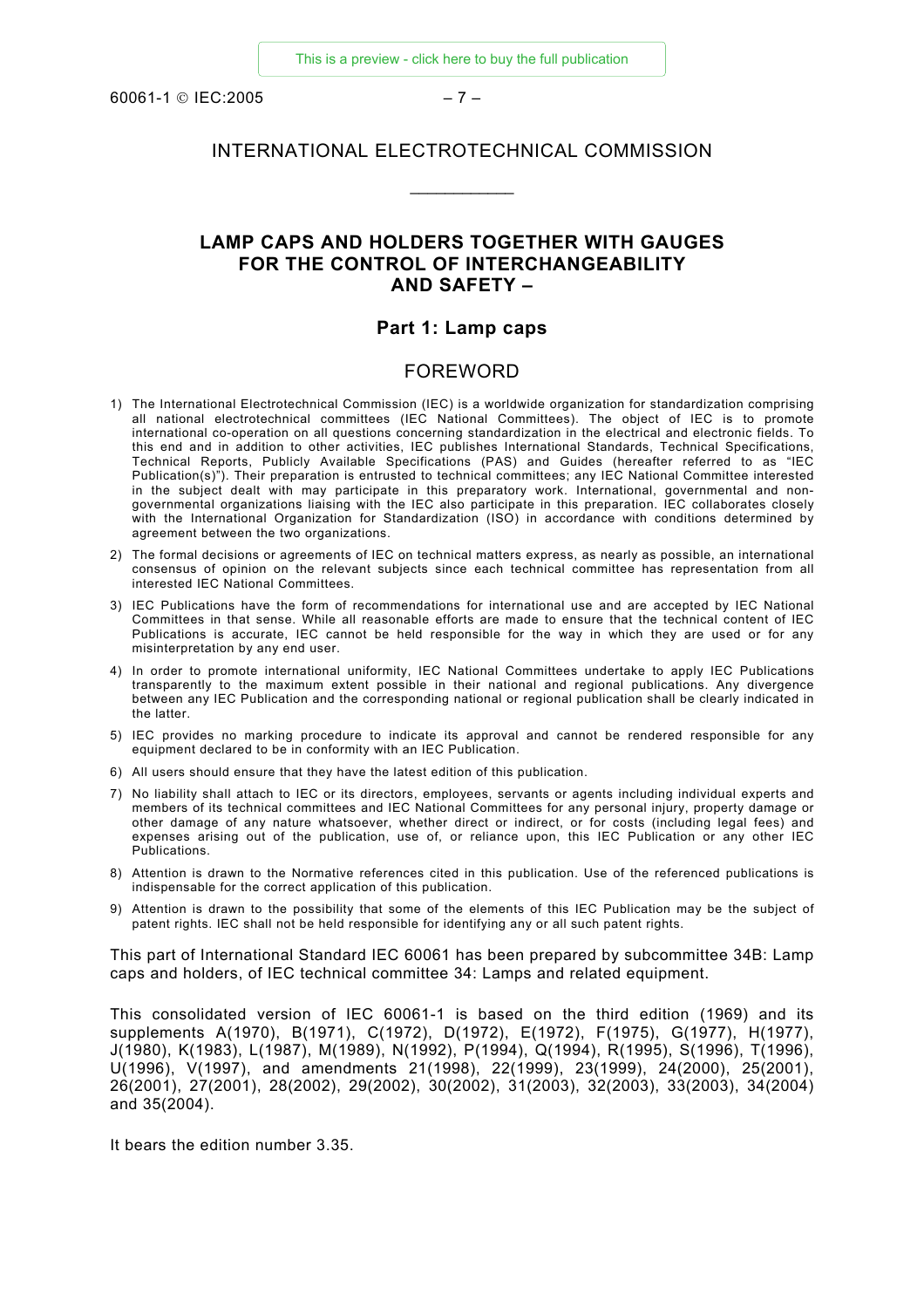$-8 - 8 - 60061 - 1 \odot CF12005$ 

La CEI 60061 *Culots de lampes et douilles ainsi que calibres pour le contrôle de l'interchangeabilité et de la sécurité* est consituée de quatre parties:

Partie 1: Culots de lampes

Partie 2: Douilles

Partie 3: Calibres

Partie 4: Guide et information générale

Ces parties sont indépendantes, mais il convient que chacune d'elles soit toujours utilisée conjointement avec les autres.

Le comité a décidé que le contenu de cet amendement et de la publication de base ne sera pas modifié avant la date de maintenance indiquée sur le site web de la CEI sous "http://webstore.iec.ch" dans les données relatives à la publication recherchée. A cette date, la publication sera

- reconduite,
- supprimée,
- remplacée par une édition révisée, ou
- amendée.

## PRÉFACE

#### à la troisième édition – 1969

La présente Norme internationale contient des recommandations de la CEI concernant les culots de lampes et les douilles généralement utilisés à l'heure actuelle, ainsi que les calibres appropriés, destinés à assurer leur interchangeabilité sur le plan international. Les formes de calibres représentées dans le fascicule, bien qu'ayant été acceptées en principe sur une base générale, ne constituent pas nécessairement les seules possibles.

Etant donné l'augmentation du nombre de feuilles de normes que comprend la CEI 60061, il a été décidé, à l'occasion de la troisième édition, de subdiviser la publication en trois parties, numérotées CEI 60061-1, CEI 60061-2 et CEI 60061-3, traitant respectivement des culots, des douilles et des calibres. Une partie supplémentaire intitulée «Guide et information générale» et numérotée 60061-4, a été ajoutée en 1990.

Afin de faciliter l'utilisation de la publication, chacune des parties comprend un sommaire des feuilles de normes qu'elle renferme, avec la date de I'édition. Un sommaire révisé sera joint à chaque nouveau complément.

Les travaux de la CEI relatifs aux culots de lampes, aux douilles et aux calibres ont débuté en 1925, lorsque fut créé un Comite d'Etudes ( $N^{\circ}$  6) chargé de la normalisation des culots de lampes et des douilles, en vue de réaliser leur interchangeabilité sur le plan international. Dans ses travaux, le Comite d'Etudes N° 6 a bénéficié jusqu'en 1939 de la coopération active du Comité Indépendant de Normalisation des Culots et Douilles de Lampes (INDECO). Pendant les années de guerre, 1939-1945, il ne fut pas possible au Comité de se réunir et ce n'est qu'au début de 1947 qu'il put reprendre ses travaux.

A cette époque, le Bureau Central de la CEI écrivit aux Comités nationaux pour leur proposer la formation d'un comité préparatoire restreint, comprenant des représentants des fabricants de culots de lampes et de douilles. Cette proposition aboutit à la création d'un comité composé d'experts des divers pays autrefois représentés au sein de l'INDECO auxquels vinrent se joindre un expert des Etats-Unis et, plus tard, un représentant de la Suède.

Ce Comite Préparatoire d'Experts (EPC) a pris en considération les travaux de l'INDECO et les recommandations résultant de ses travaux ont été soumises aux Comités nationaux par l'ensemble du Sous-Comité des culots et douilles (34B) pour être approuvées.